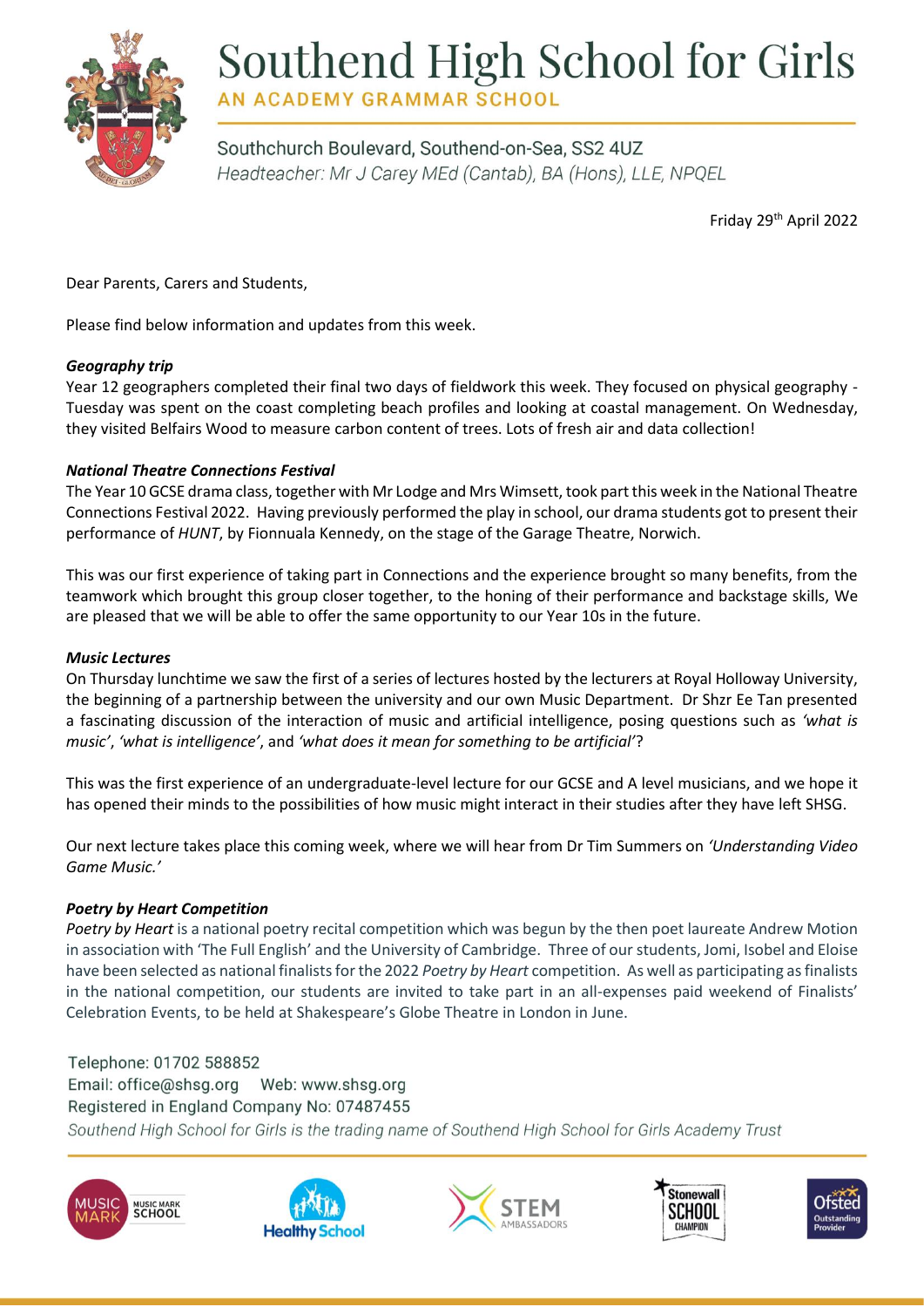The Finalists' Celebration is a once-in-a-lifetime opportunity for children and young people to perform one of their poems at the spectacular Shakespeare's Globe and to enjoy poetry and drama live in performance. Events across the weekend will include a tour of Shakespeare's Globe and watching a performance of *King Lear*. Students will meet Poet Laureate Simon Armitage. It is also an opportunity for the students to meet other dynamic poetry activists in schools and to find ways to further develop the art of speaking poetry. All of this, before the grand finale announcement of the *Poetry by Heart* National Champions.

We are so proud of all the students who took part in our SHSG *Poetry by Heart* competition this year (and there were lots!) and we wish our three national finalists a wonderful time at the Globe Theatre.

## *Poetry competition reminder*

Just a reminder that next Friday is the deadline for the poetry competition. This is a great opportunity for students to showcase their creativity and ideas. Entries are open to all years and can be on any theme, in any form and of any length.

Entries should be submitted to Mr McGarvey either in the English office or by email[: gmcgarvey@shsg.org](mailto:gmcgarvey@shsg.org)

## *Year 12 Rapid Revision Sessions*

On Thursday, Year 12 students took part in an online 'Rapid Revision' session run by 'Make it Happen'. The presenter talked through a range of practical revision strategies which the students worked through during the hour-long interactive session. The focus was on active learning- not simply reading and re-reading notes for hours on end. Instead, students were taught about employing methods including vocalisation, sequencing, and synthesising to help make the knowledge stick so it can then be effectively recalled in an exam situation. With PPEs rapidly approaching, it was an informative and very useful session.

#### *Live GCSE Revision lessons*

Tassomai are offering GCSE students the opportunity to join live revision lessons in English, Maths and Science. Lessons are taught over Zoom, and typically run for 45 minutes with time for Q&A at the end. Please [click here](https://www.tassomai.com/live-lessons) to find out how to book.

#### *PE News*

Congratulations to Michelle A in Year 11, who represented England Lionesses U16 over the Easter break. Michelle captained the side against Belgium and scored two goals in a 3-0 victory!

Congratulations also go to Anna S, Ana D and Lacey B who took part in the Schools Indoor Ski championships at Hemel. Anna S came 2nd U16 (narrowly missing 1st by 100th second, her time 12.90, 1st - 12.89!), and 3rd overall.

Two teams from SHSG were entered into the Eastern Region Snow Sports Association Schools competition on Sunday 24th April. The competition was held at Norfolk Ski Club. All girls skied well. The teams were:

- Anna S (year 10), Sophia T (year 10), Sophia C (year 10)
- Scarlett B (year 10), Lacey B (year 7), Ana M (year 7)

Anna came 1st in U16 and won the competition as fastest overall female (U14- U19) representing SHSG. This is a fantastic achievement. Well done to everyone involved.

#### *Message from the Parents' Association*

Draws for the 200 Club have been suspended due to problems regarding transferring the bank account to the new head of 200 Club, but we hope to start again very soon, and all missed draws will take place.